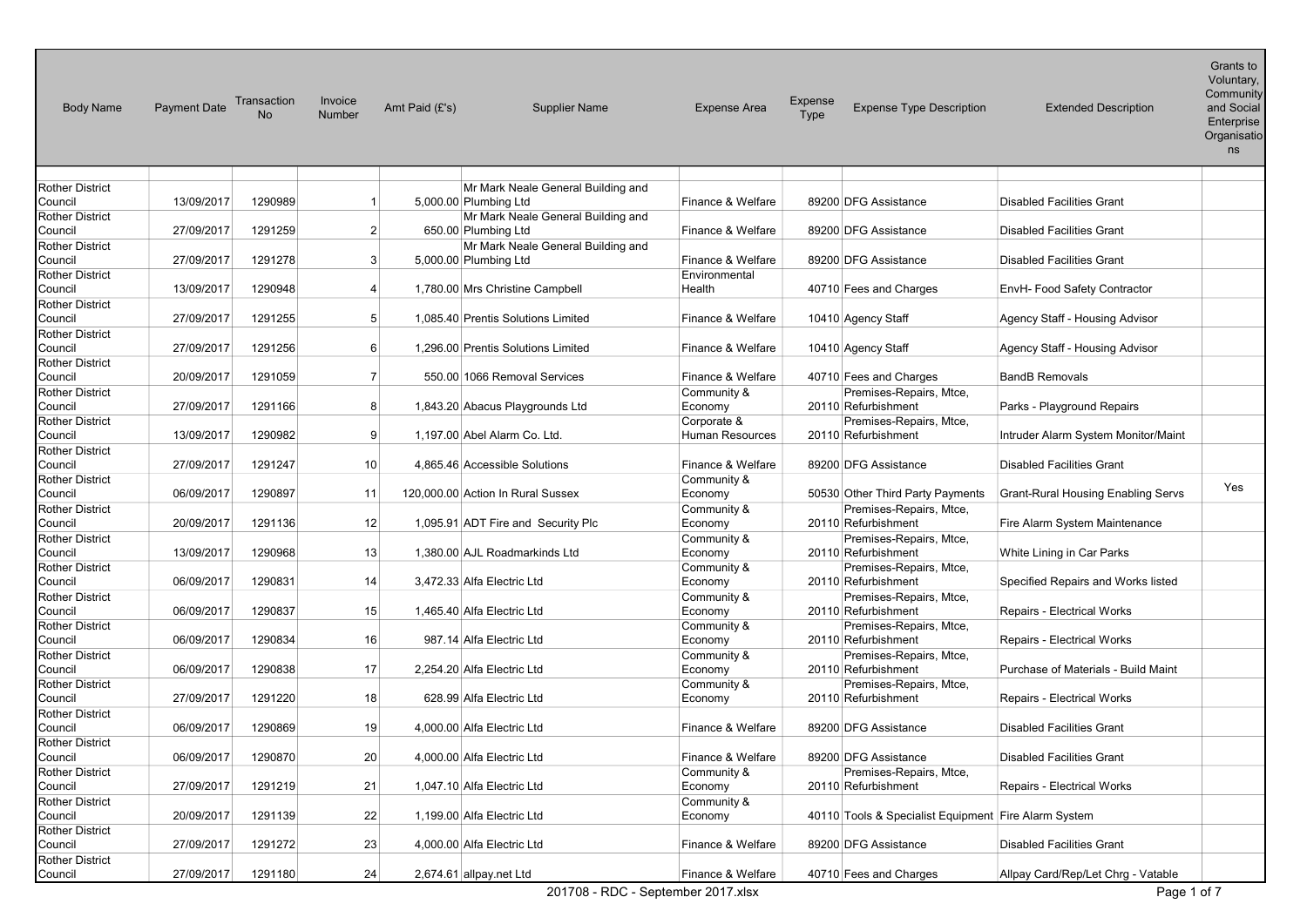| <b>Body Name</b>                  | <b>Payment Date</b> | Transaction<br>Nο | Invoice<br>Number | Amt Paid (£'s) | <b>Supplier Name</b>                            | <b>Expense Area</b>               | Expense<br>Type | <b>Expense Type Description</b>                             | <b>Extended Description</b>                             | Grants to<br>Voluntary,<br>Community<br>and Social<br>Enterprise<br>Organisatio<br>ns |
|-----------------------------------|---------------------|-------------------|-------------------|----------------|-------------------------------------------------|-----------------------------------|-----------------|-------------------------------------------------------------|---------------------------------------------------------|---------------------------------------------------------------------------------------|
| <b>Rother District</b>            |                     |                   |                   |                |                                                 | Environmental                     |                 |                                                             |                                                         |                                                                                       |
| Council                           | 13/09/2017          | 1290769           | 25                |                | 3,407.51 Animal Wardens Ltd                     | Health                            |                 | 50530 Other Third Party Payments                            | Service fee paid to Third Parties                       |                                                                                       |
| <b>Rother District</b><br>Council | 13/09/2017          | 1290770           | 26                |                | 3,887.40 Animal Wardens Ltd                     | Environmental<br>Health           |                 | 50530 Other Third Party Payments                            | Service fee paid to Third Parties                       |                                                                                       |
| <b>Rother District</b><br>Council | 20/09/2017          | 1291132           | 27                |                | 1,680.00 Baldslow Blast Cleaning (Southern) Ltd | Community &<br>Economy            |                 | Premises-Repairs, Mtce,<br>20110 Refurbishment              | Parks - Playground Repairs                              |                                                                                       |
| <b>Rother District</b>            |                     |                   |                   |                |                                                 |                                   |                 |                                                             |                                                         |                                                                                       |
| Council                           | 27/09/2017          | 1291257           | 28                |                | 4,513.10 Bathe in Safety Ltd                    | Finance & Welfare                 |                 | 89200 DFG Assistance                                        | <b>Disabled Facilities Grant</b>                        |                                                                                       |
| <b>Rother District</b><br>Council | 27/09/2017          | 1291267           | 29                |                | 1,782.47 Bathe in Safety Ltd                    | Finance & Welfare                 |                 | 89200 DFG Assistance                                        | <b>Disabled Facilities Grant</b>                        |                                                                                       |
| <b>Rother District</b><br>Council | 27/09/2017          | 1291271           | 30 <sup>2</sup>   |                | 5,124.88 Bathe in Safety Ltd                    | Finance & Welfare                 |                 | 89200 DFG Assistance                                        | <b>Disabled Facilities Grant</b>                        |                                                                                       |
| <b>Rother District</b>            |                     |                   |                   |                |                                                 |                                   |                 |                                                             |                                                         |                                                                                       |
| Council                           | 27/09/2017          | 1291279           | 31                |                | 3,468.92 Bathe in Safety Ltd                    | Finance & Welfare                 |                 | 89200 DFG Assistance                                        | <b>Disabled Facilities Grant</b>                        |                                                                                       |
| <b>Rother District</b><br>Council | 06/09/2017          | 1290895           | 32                |                | 600.00 Battle Museum Of Local History           | Community &<br>Economy            |                 | SLAs - Voluntary Assoc et al<br>50310 (Committee Approved)  | Rother Museum Services - Annual<br><b>Support Grant</b> | Yes                                                                                   |
| <b>Rother District</b><br>Council | 20/09/2017          | 1291152           | 33                |                | 1,500.00 Battle Town Council                    | Community &<br>Economy            |                 | 50530 Other Third Party Payments                            | Christmas Lights                                        |                                                                                       |
| <b>Rother District</b>            |                     |                   |                   |                |                                                 |                                   |                 |                                                             |                                                         |                                                                                       |
| Council                           | 06/09/2017          | 1290828           | 34                |                | 4,250.00 Bexhill Cricket Club                   | Finance & Welfare                 |                 | 89110 Community Projects Grants                             | <b>Community Grants Scheme</b>                          | Yes                                                                                   |
| <b>Rother District</b><br>Council | 27/09/2017          | 1291230           | 35                |                | 1,075.10 BT British Telecommunications plc      | ICT & Customer<br><b>Services</b> |                 | 40910 Telephones                                            | <b>BT-Rental-General</b>                                |                                                                                       |
| <b>Rother District</b>            |                     |                   |                   |                |                                                 | Environmental                     |                 |                                                             |                                                         |                                                                                       |
| Council<br><b>Rother District</b> | 06/09/2017          | 1290815           | 36                |                | 1,471.00 C P J Field & Co Ltd                   | Health<br>Community &             |                 | 40710 Fees and Charges<br><b>Specialist Stationery (NON</b> | Parks- Public Health Burials                            |                                                                                       |
| Council                           | 06/09/2017          | 1290843           | 37                |                | 1,607.54 Cale UK Ltd                            | Economy                           |                 | 40510 PRINT ROOM)                                           | Car Park Tickets                                        |                                                                                       |
| <b>Rother District</b><br>Council | 13/09/2017          | 1291011           | 38                |                | 1,997.72 Canon (UK) Ltd                         | ICT & Customer<br>Services        |                 | <b>Photocopier Contracts</b><br>41250 (PRINT ROOM ONLY)     | Photocopier Contracts (PRINT ROOM<br>ONLY)              |                                                                                       |
| <b>Rother District</b><br>Council | 13/09/2017          | 1290992           | 39                |                | 900.00 Capita Business Services Ltd             | Finance & Welfare                 |                 | 40710 Fees and Charges                                      | Software for Academy System                             |                                                                                       |
| <b>Rother District</b>            |                     |                   |                   |                |                                                 |                                   |                 |                                                             |                                                         |                                                                                       |
| Council                           | 27/09/2017          | 1291286           | 40                |                | 6,400.00 Capita Business Services Ltd           | Finance & Welfare                 |                 | 40710 Fees and Charges                                      | Software for Academy System                             |                                                                                       |
| <b>Rother District</b>            |                     |                   |                   |                |                                                 |                                   |                 |                                                             |                                                         |                                                                                       |
| Council                           | 27/09/2017          | 11002896          | 41                |                | -6,450.00 Capita Business Services Ltd          | Finance & Welfare                 |                 | 40710 Fees and Charges                                      | Software for Academy System                             |                                                                                       |
| <b>Rother District</b><br>Council | 06/09/2017          | 1290868           | 42                |                | 1,504.25 Centric Signs Ltd                      | Community &<br>Economy            |                 | 40110 Tools & Specialist Equipment Purchase of Signs        |                                                         |                                                                                       |
| <b>Rother District</b><br>Council | 27/09/2017          | 1291282           | 43                |                | 1,500.00 Chilled Foods Associates Ltd           | Environmental<br>Health           |                 | 50530 Other Third Party Payments                            | Service fee paid to Third Parties                       |                                                                                       |
| <b>Rother District</b>            |                     |                   |                   |                |                                                 | Environmental                     |                 |                                                             |                                                         |                                                                                       |
| Council                           | 20/09/2017          | 1291143           | 44                |                | 2,500.00 Chris Dindar t/a/ Aerial Imaging       | Health                            |                 | 40710 Fees and Charges                                      | Aerial Photography                                      |                                                                                       |
| <b>Rother District</b><br>Council | 27/09/2017          | 1291087           | 45                |                | 828.00 CIPFA Business Ltd                       | Finance & Welfare                 |                 | 10910 Training                                              | Training                                                |                                                                                       |
| <b>Rother District</b>            |                     |                   |                   |                |                                                 | Community &                       |                 |                                                             |                                                         |                                                                                       |
| Council                           | 13/09/2017          | 1290939           | 46                |                | 1,109.50 Cobalt Telephone Technologies Ltd      | Economy                           |                 | 40710 Fees and Charges                                      | Car Parks - Ringo service charges                       |                                                                                       |
| <b>Rother District</b><br>Council | 06/09/2017          | 1290862           | 47                |                | 2,558.16 CountyClean Environmental Services Ltd | Community &<br>Economy            |                 | Premises-Repairs, Mtce,<br>20110 Refurbishment              | Pumps Maintenance/ Repairs                              |                                                                                       |
| <b>Rother District</b>            | 20/09/2017          | 1291077           | 48                |                |                                                 | Community &                       |                 | Premises-Repairs, Mtce,                                     |                                                         |                                                                                       |
| Council                           |                     |                   |                   |                | 1,056.00 CountyClean Environmental Services Ltd | Economy                           |                 | 20110 Refurbishment                                         | Pumps Maintenance/ Repairs                              |                                                                                       |

Grants to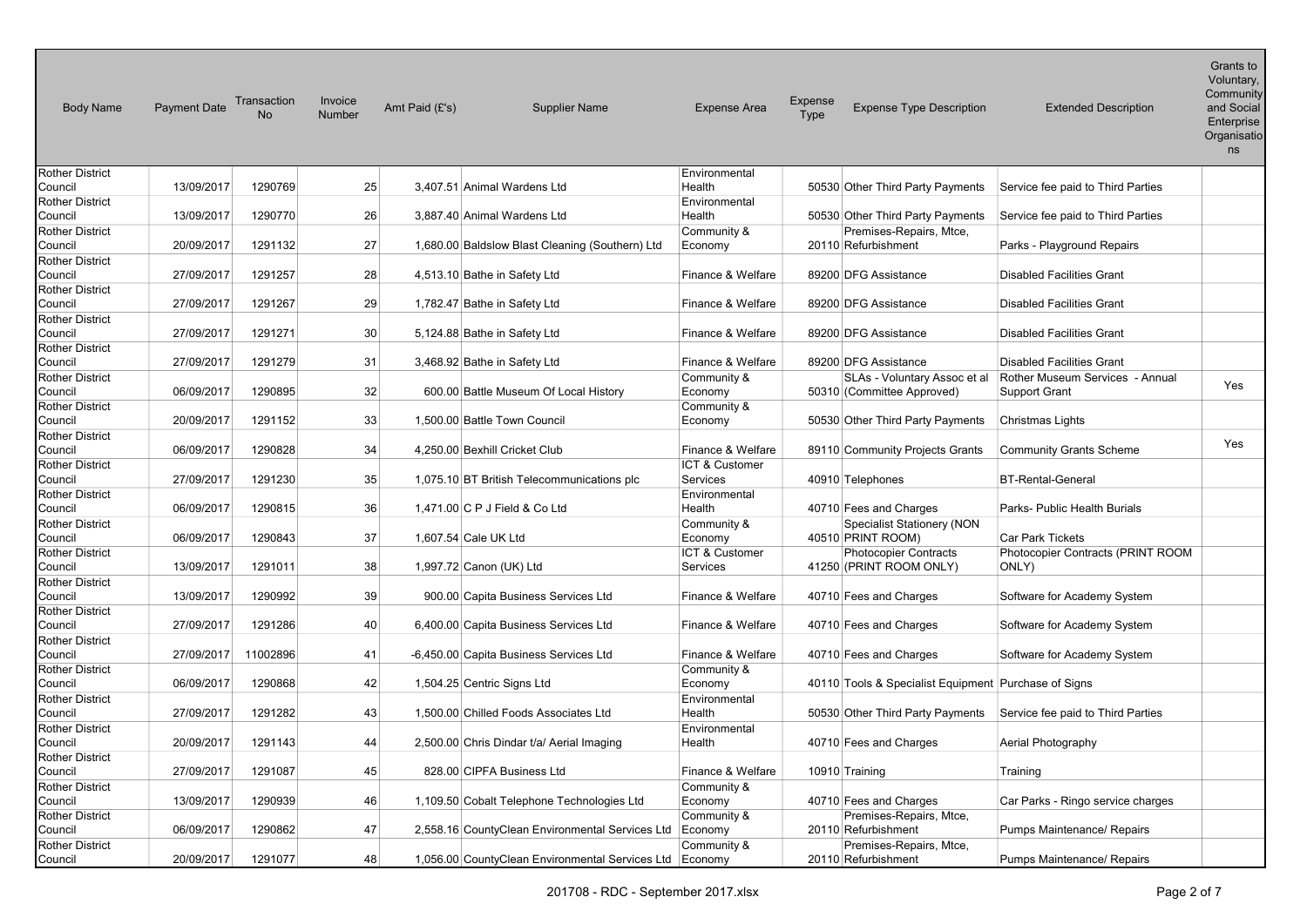| <b>Body Name</b>       | <b>Payment Date</b> | Transaction<br><b>No</b> | Invoice<br>Number | Amt Paid (£'s)           | <b>Supplier Name</b>                              | <b>Expense Area</b>       | Expense<br>Type | <b>Expense Type Description</b> | <b>Extended Description</b>      | Grants to<br>Voluntary,<br>Community<br>and Social<br>Enterprise<br>Organisatio<br>ns |
|------------------------|---------------------|--------------------------|-------------------|--------------------------|---------------------------------------------------|---------------------------|-----------------|---------------------------------|----------------------------------|---------------------------------------------------------------------------------------|
| <b>Rother District</b> |                     |                          |                   |                          |                                                   | Community &               |                 |                                 |                                  |                                                                                       |
| Council                | 20/09/2017          | 1291090                  | 49                |                          | 576.00 CountyClean Environmental Services Ltd     | Economy                   |                 | 20510 Premises-Sewerage         | Sewage Charges                   |                                                                                       |
| <b>Rother District</b> |                     |                          |                   |                          |                                                   | <b>ICT &amp; Customer</b> |                 | <b>Additional Computer</b>      |                                  |                                                                                       |
| Council                | 13/09/2017          | 1290817                  | 50                |                          | 1,779.77 Dell Corporation Ltd                     | Services                  |                 | 41110 Equipment                 | New PC/Computer                  |                                                                                       |
| <b>Rother District</b> |                     |                          |                   |                          |                                                   | Strategy &                |                 |                                 |                                  |                                                                                       |
| Council                | 20/09/2017          | 1291120                  | 51                |                          | 4,180.68 DGC (Historic Buildings) Consultants Ltd | Planning                  |                 | 40710 Fees and Charges          | <b>Consultants Fees</b>          |                                                                                       |
| <b>Rother District</b> |                     |                          |                   |                          |                                                   | Corporate &               |                 |                                 |                                  |                                                                                       |
| Council                | 13/09/2017          | 1290953                  | 52                | 1,341.00 DMH Stallard    |                                                   | <b>Human Resources</b>    |                 | 40710 Fees and Charges          | Legal Advice                     |                                                                                       |
| <b>Rother District</b> |                     |                          |                   |                          |                                                   |                           |                 |                                 |                                  |                                                                                       |
| Council                | 27/09/2017          | 1291225                  | 53                |                          | 1,845.48 Family Mosaic Housing                    | Finance & Welfare         |                 | 89200 DFG Assistance            | <b>Disabled Facilities Grant</b> |                                                                                       |
| Rother District        |                     |                          |                   |                          |                                                   |                           |                 |                                 |                                  |                                                                                       |
| Council                | 06/09/2017          | 1290871                  | 54                |                          | 886.13 Family Mosaic Housing                      | Finance & Welfare         |                 | 89200 DFG Assistance            | <b>Disabled Facilities Grant</b> |                                                                                       |
| Rother District        |                     |                          |                   |                          |                                                   |                           |                 |                                 |                                  |                                                                                       |
| Council                | 06/09/2017          | 1290873                  | 55                |                          | 3,432.00 Family Mosaic Housing                    | Finance & Welfare         |                 | 89200 DFG Assistance            | <b>Disabled Facilities Grant</b> |                                                                                       |
| <b>Rother District</b> |                     |                          |                   |                          |                                                   |                           |                 |                                 |                                  |                                                                                       |
| Council                | 27/09/2017          | 1291226                  | 56                |                          | 565.85 Family Mosaic Housing                      | Finance & Welfare         |                 | 89200 DFG Assistance            | <b>Disabled Facilities Grant</b> |                                                                                       |
| Rother District        |                     |                          |                   |                          |                                                   |                           |                 |                                 |                                  |                                                                                       |
| Council                | 27/09/2017          | 1291248                  | 57                |                          | 576.74 Family Mosaic Housing                      | Finance & Welfare         |                 | 89200 DFG Assistance            | <b>Disabled Facilities Grant</b> |                                                                                       |
| Rother District        |                     |                          |                   |                          |                                                   |                           |                 |                                 |                                  |                                                                                       |
| Council                | 27/09/2017          | 1291260                  | 58                |                          | 676.97 Family Mosaic Housing                      | Finance & Welfare         |                 | 89200 DFG Assistance            | <b>Disabled Facilities Grant</b> |                                                                                       |
| Rother District        |                     |                          |                   |                          |                                                   |                           |                 |                                 |                                  |                                                                                       |
| Council                | 27/09/2017          | 1291269                  | 59                |                          | 717.37 Family Mosaic Housing                      | Finance & Welfare         |                 | 89200 DFG Assistance            | <b>Disabled Facilities Grant</b> |                                                                                       |
| <b>Rother District</b> |                     |                          |                   |                          |                                                   |                           |                 |                                 |                                  |                                                                                       |
| Council                | 27/09/2017          | 1291273                  | 60                |                          | 768.73 Family Mosaic Housing                      | Finance & Welfare         |                 | 89200 DFG Assistance            | <b>Disabled Facilities Grant</b> |                                                                                       |
| Rother District        |                     |                          |                   |                          |                                                   |                           |                 |                                 |                                  |                                                                                       |
| Council                | 27/09/2017          | 1291266                  | 61                |                          | 839.10 Family Mosaic Housing                      | Finance & Welfare         |                 | 89200 DFG Assistance            | <b>Disabled Facilities Grant</b> |                                                                                       |
| <b>Rother District</b> |                     |                          |                   |                          |                                                   |                           |                 |                                 |                                  |                                                                                       |
| Council                | 27/09/2017          | 1291274                  | 62                |                          | 814.20 Family Mosaic Housing                      | Finance & Welfare         |                 | 89200 DFG Assistance            | <b>Disabled Facilities Grant</b> |                                                                                       |
| <b>Rother District</b> |                     |                          |                   |                          |                                                   |                           |                 |                                 |                                  |                                                                                       |
| Council                | 27/09/2017          | 1291281                  | 63                |                          | 523.33 Family Mosaic Housing                      | Finance & Welfare         |                 | 89200 DFG Assistance            | <b>Disabled Facilities Grant</b> |                                                                                       |
| <b>Rother District</b> |                     |                          |                   |                          |                                                   |                           |                 |                                 |                                  |                                                                                       |
| Council                | 27/09/2017          | 1291250                  | 64                |                          | 729.82 Family Mosaic Housing                      | Finance & Welfare         |                 | 89200 DFG Assistance            | <b>Disabled Facilities Grant</b> |                                                                                       |
| <b>Rother District</b> |                     |                          |                   |                          |                                                   | Community &               |                 |                                 |                                  |                                                                                       |
| Council                | 27/09/2017          | 1291244                  | 65                |                          | 691.20 G4S Cash Solutions (UK) Ltd                | Economy                   |                 | 40710 Fees and Charges          | Cash Security Fees-Car Parks     |                                                                                       |
| <b>Rother District</b> |                     |                          |                   |                          |                                                   |                           |                 |                                 |                                  |                                                                                       |
| Council                | 27/09/2017          | 11002928                 | 66                | 2,100.00 Globetask Ltd   |                                                   | Finance & Welfare         |                 | 40710 Fees and Charges          | <b>Consultants Fees</b>          |                                                                                       |
| Rother District        |                     |                          |                   |                          |                                                   |                           |                 |                                 |                                  |                                                                                       |
| Council                | 06/09/2017          | 1290872                  | 67                |                          | 6,156.00 GMS Adaptations                          | Finance & Welfare         |                 | 89200 DFG Assistance            | <b>Disabled Facilities Grant</b> |                                                                                       |
| Rother District        |                     |                          |                   |                          |                                                   | ICT & Customer            |                 | Computer Licences (IT TO        |                                  |                                                                                       |
| Council                | 20/09/2017          | 1291157                  | 68                |                          | 32,455.20 GOSS Interactive Ltd                    | Services                  |                 | 41140 BUY ONLY)                 | Website Management               |                                                                                       |
| Rother District        |                     |                          |                   |                          |                                                   | Corporate &               |                 |                                 |                                  |                                                                                       |
| Council                | 20/09/2017          | 1291124                  | 69                | 706.00 Greenjobs Ltd     |                                                   | <b>Human Resources</b>    |                 | 11010 Advertising Vacancies     | <b>Advertising Vacant Post</b>   |                                                                                       |
| <b>Rother District</b> |                     |                          |                   |                          |                                                   |                           |                 |                                 |                                  |                                                                                       |
| Council                | 13/09/2017          | 1290990                  | 70                | 4,000.00 Griffin and Son |                                                   | Finance & Welfare         |                 | 89200 DFG Assistance            | <b>Disabled Facilities Grant</b> |                                                                                       |
| Rother District        |                     |                          |                   |                          |                                                   | Community &               |                 | Premises-Repairs, Mtce,         |                                  |                                                                                       |
| Council                | 20/09/2017          | 1291067                  | 71                |                          | 2,376.00 Gristwood and Toms Limited               | Economy                   |                 | 20110 Refurbishment             | Parks- Tree Works                |                                                                                       |
| <b>Rother District</b> |                     |                          |                   |                          |                                                   |                           |                 |                                 |                                  |                                                                                       |
| Council                | 27/09/2017          | 1291237                  | 72                |                          | 1,957.00 Handicare Accessibility Ltd              | Finance & Welfare         |                 | 89200 DFG Assistance            | <b>Disabled Facilities Grant</b> |                                                                                       |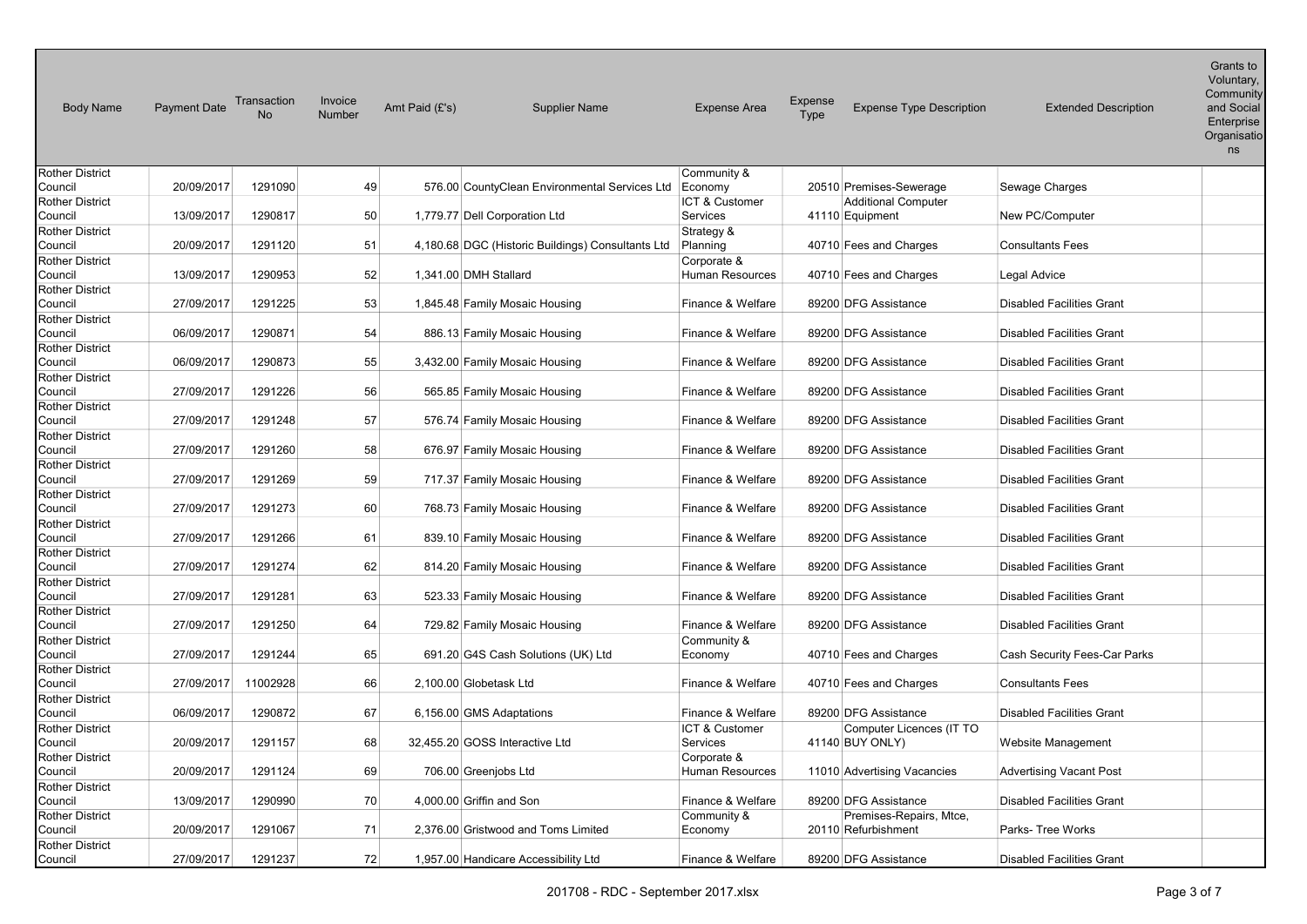| <b>Body Name</b>                  | <b>Payment Date</b> | Transaction<br>No | Invoice<br><b>Number</b> | Amt Paid (£'s)            | <b>Supplier Name</b>                           | <b>Expense Area</b>    | Expense<br>Type | <b>Expense Type Description</b>                              | <b>Extended Description</b>                | Grants to<br>Voluntary,<br>Community<br>and Social<br>Enterprise<br>Organisatio<br>ns |
|-----------------------------------|---------------------|-------------------|--------------------------|---------------------------|------------------------------------------------|------------------------|-----------------|--------------------------------------------------------------|--------------------------------------------|---------------------------------------------------------------------------------------|
| <b>Rother District</b>            |                     |                   |                          |                           |                                                | Environmental          |                 | SLAs - Voluntary Assoc et al                                 |                                            | Yes                                                                                   |
| Council                           | 20/09/2017          | 1291167           | 73                       |                           | 2,100.00 Hastings and Rother Mediation Service | Health                 |                 | 50310 (Committee Approved)                                   | Hastings + Rother CAB - Mediation S        |                                                                                       |
| <b>Rother District</b><br>Council | 06/09/2017          | 1290857           | 74                       |                           |                                                | Community &            |                 | Premises-Repairs, Mtce,<br>20110 Refurbishment               |                                            |                                                                                       |
|                                   |                     |                   |                          |                           | 854.96 Hastings Locksmiths and Key Service     | Economy<br>Community & |                 | Premises-Routine Grounds                                     | Purchase of Materials - Build Maint        |                                                                                       |
| <b>Rother District</b><br>Council | 27/09/2017          | 1291222           | 75                       | 79,680.23 Idverde Limited |                                                | Economy                | 20910 Mtce      |                                                              | Parks-Grounds Maintenance Contracts        |                                                                                       |
| <b>Rother District</b>            |                     |                   |                          |                           |                                                | Corporate &            |                 |                                                              |                                            |                                                                                       |
| Council                           | 27/09/2017          | 1291262           | 76                       |                           | 720.00 IKON Training Ltd                       | Human Resources        |                 | 10910 Training                                               | <b>Sussex Train Consor-Training Course</b> |                                                                                       |
| <b>Rother District</b>            |                     |                   |                          |                           |                                                | Community &            |                 |                                                              |                                            |                                                                                       |
| Council                           | 27/09/2017          | 1291217           | 77                       |                           | 698.40 Iles Waste Systems                      | Economy                |                 | 40110 Tools & Specialist Equipment Supply of Litter Bins     |                                            |                                                                                       |
| <b>Rother District</b>            |                     |                   |                          |                           |                                                |                        |                 |                                                              |                                            |                                                                                       |
| Council                           | 13/09/2017          | 1290963           | 78                       | 6,720.00 Inform CPI Ltd   |                                                | Finance & Welfare      |                 | 40710 Fees and Charges                                       | <b>RV Finder</b>                           |                                                                                       |
| <b>Rother District</b>            |                     |                   |                          |                           |                                                | Environmental          |                 |                                                              |                                            |                                                                                       |
| Council                           | 13/09/2017          | 1290814           | 79                       |                           | 775.20 Institute of Licensing Ltd              | Health                 |                 | 10910 Training                                               | EnvH-Training                              |                                                                                       |
| <b>Rother District</b>            |                     |                   |                          |                           |                                                | Environmental          |                 |                                                              |                                            |                                                                                       |
| Council                           | 13/09/2017          | 1290947           | 80                       |                           | 498.42 Isfield Parish Council                  | Health                 |                 | 40110 Tools & Specialist Equipment EnvH- Pollution Equipment |                                            |                                                                                       |
| <b>Rother District</b>            |                     |                   |                          |                           |                                                | Environmental          |                 |                                                              |                                            |                                                                                       |
| Council                           | 13/09/2017          | 1290947           | 80                       |                           | 375.00 Isfield Parish Council                  | Health                 |                 | 50530 Other Third Party Payments                             | <b>EnvH- Pollution Equipment</b>           |                                                                                       |
| <b>Rother District</b>            |                     |                   |                          |                           |                                                | Community &            |                 | Premises-Repairs, Mtce,                                      |                                            |                                                                                       |
| Council                           | 20/09/2017          | 1291154           | 81                       |                           | 1,914.00 J D Fencing Contractors               | Economy                |                 | 20110 Refurbishment                                          | Car Park Maintenance                       |                                                                                       |
| <b>Rother District</b>            |                     |                   |                          |                           | James Andrews Recruitment Solutions            |                        |                 |                                                              |                                            |                                                                                       |
| Council                           | 27/09/2017          | 11002895          | 82                       | 1.197.00 Ltd              |                                                | Finance & Welfare      |                 | 10410 Agency Staff                                           | Agency Staff - Housing Advisor             |                                                                                       |
| <b>Rother District</b>            |                     |                   |                          |                           | James Andrews Recruitment Solutions            |                        |                 |                                                              |                                            |                                                                                       |
| Council                           | 13/09/2017          | 1290988           | 83                       | 4,788.00 Ltd              |                                                | Finance & Welfare      |                 | 10410 Agency Staff                                           | Agency Staff - Housing Advisor             |                                                                                       |
| <b>Rother District</b>            |                     |                   |                          |                           |                                                | Corporate &            |                 |                                                              |                                            |                                                                                       |
| Council                           | 20/09/2017          | 1291123           | 84                       |                           | 5,160.00 JGP Resourcing Ltd                    | <b>Human Resources</b> |                 | 11010 Advertising Vacancies                                  | <b>Advertising Vacant Post</b>             |                                                                                       |
| <b>Rother District</b>            |                     |                   |                          |                           |                                                | Strategy &             |                 |                                                              |                                            |                                                                                       |
| Council                           | 06/09/2017          | 1289920           | 85                       |                           | 951.60 Johnston Publishing Ltd                 | Planning               |                 | 40470 Publicity                                              | Planady - Rye + Battle Observer            |                                                                                       |
| <b>Rother District</b><br>Council | 13/09/2017          | 1290957           | 86                       |                           | 1,098.00 Johnston Publishing Ltd               | Strategy &<br>Planning |                 | 40470 Publicity                                              | Planady - Rye + Battle Observer            |                                                                                       |
| <b>Rother District</b>            |                     |                   |                          |                           |                                                | Strategy &             |                 |                                                              |                                            |                                                                                       |
| Council                           | 13/09/2017          | 1290958           | 87                       |                           | 732.00 Johnston Publishing Ltd                 | Planning               |                 | 40470 Publicity                                              | Planady - Rye + Battle Observer            |                                                                                       |
| <b>Rother District</b>            |                     |                   |                          |                           |                                                | Corporate &            |                 |                                                              |                                            |                                                                                       |
| Council                           | 13/09/2017          | 1290825           | 88                       |                           | 823.60 Johnston Publishing Ltd                 | Human Resources        |                 | 11010 Advertising Vacancies                                  | <b>Advertising Vacant Post</b>             |                                                                                       |
| <b>Rother District</b>            |                     |                   |                          |                           |                                                | Corporate &            |                 |                                                              |                                            |                                                                                       |
| Council                           | 27/09/2017          | 1290826           | 89                       |                           | 794.94 Johnston Publishing Ltd                 | <b>Human Resources</b> |                 | 11010 Advertising Vacancies                                  | <b>Advertising Vacant Post</b>             |                                                                                       |
| <b>Rother District</b>            |                     |                   |                          |                           |                                                | Corporate &            |                 |                                                              |                                            |                                                                                       |
| Council                           | 06/09/2017          | 1290888           | 90                       |                           | 866.56 Johnston Publishing Ltd                 | <b>Human Resources</b> |                 | 11010 Advertising Vacancies                                  | <b>Advertising Vacant Post</b>             |                                                                                       |
| <b>Rother District</b>            |                     |                   |                          |                           |                                                | Strategy &             |                 |                                                              |                                            |                                                                                       |
| Council                           | 13/09/2017          | 1290955           | 91                       |                           | 768.60 Johnston Publishing Ltd                 | Planning               |                 | 40470 Publicity                                              | Planadv - Rye + Battle Observer            |                                                                                       |
| <b>Rother District</b>            |                     |                   |                          |                           |                                                | Strategy &             |                 |                                                              |                                            |                                                                                       |
| Council                           | 13/09/2017          | 1290956           | 92                       |                           | 1,171.20 Johnston Publishing Ltd               | Planning               |                 | 40470 Publicity                                              | Planadv - Rye + Battle Observer            |                                                                                       |
| <b>Rother District</b>            |                     |                   |                          |                           |                                                | Strategy &             |                 |                                                              |                                            |                                                                                       |
| Council                           | 06/09/2017          | 1290598           | 93                       |                           | 988.20 Johnston Publishing Ltd                 | Planning               |                 | 40470 Publicity                                              | Planady - Rye + Battle Observer            |                                                                                       |
| <b>Rother District</b>            |                     |                   |                          |                           |                                                | Strategy &             |                 |                                                              |                                            |                                                                                       |
| Council                           | 13/09/2017          | 1290959           | 94                       |                           | 512.40 Johnston Publishing Ltd                 | Planning               |                 | 40470 Publicity                                              | Planadv - Rye + Battle Observer            |                                                                                       |
| <b>Rother District</b>            |                     |                   |                          |                           |                                                | Corporate &            |                 |                                                              |                                            |                                                                                       |
| Council                           | 27/09/2017          | 1290824           | 95                       |                           | 794.94 Johnston Publishing Ltd                 | <b>Human Resources</b> |                 | 11010 Advertising Vacancies                                  | <b>Advertising Vacant Post</b>             |                                                                                       |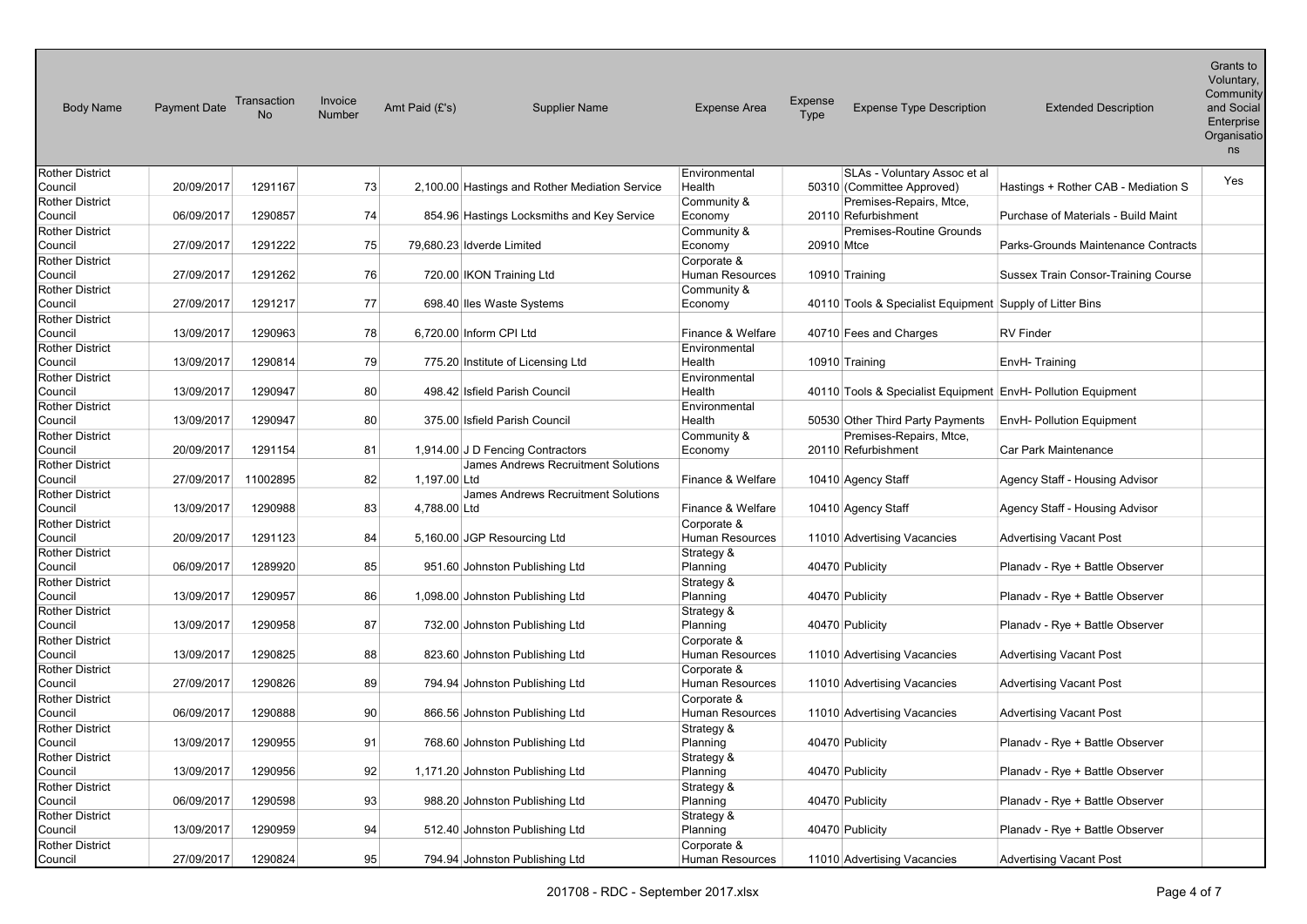| <b>Body Name</b>                  | <b>Payment Date</b> | Transaction<br>No | Invoice<br><b>Number</b> | Amt Paid (£'s)<br><b>Supplier Name</b>       | <b>Expense Area</b>              | <b>Expense</b><br><b>Expense Type Description</b><br>Type            | <b>Extended Description</b>                                            | Grants to<br>Voluntary,<br>Community<br>and Social<br>Enterprise<br>Organisatio<br>ns |
|-----------------------------------|---------------------|-------------------|--------------------------|----------------------------------------------|----------------------------------|----------------------------------------------------------------------|------------------------------------------------------------------------|---------------------------------------------------------------------------------------|
| <b>Rother District</b><br>Council | 13/09/2017          | 1290985           | 96                       | 1,227,227.14 Kier Services - Environmental   | Corporate Core                   | 50510 Private Contractors                                            | <b>CORE Joint Waste Cost</b>                                           |                                                                                       |
| <b>Rother District</b>            |                     |                   |                          | Konica Minolta Business Solutions (UK)       | ICT & Customer                   | <b>Photocopier Contracts</b>                                         | Photocopier Contracts (PRINT ROOM                                      |                                                                                       |
| Council                           | 06/09/2017          | 1290879           | 97                       | 3,704.29 Ltd                                 | Services                         | 41250 (PRINT ROOM ONLY)                                              | ONLY)                                                                  |                                                                                       |
| <b>Rother District</b>            |                     |                   |                          | Konica Minolta Business Solutions (UK)       | ICT & Customer                   | <b>Photocopier Contracts</b>                                         | Photocopier Contracts (PRINT ROOM                                      |                                                                                       |
| Council                           | 20/09/2017          | 1291022           | 98                       | 5,139.11 Ltd                                 | Services                         | 41250 (PRINT ROOM ONLY)                                              | ONLY)                                                                  |                                                                                       |
| <b>Rother District</b>            |                     |                   |                          |                                              |                                  |                                                                      |                                                                        |                                                                                       |
| Council                           | 06/09/2017          | 1290816           | 99                       | 2,040.00 LAVAT Consulting Ltd                | Finance & Welfare                | 86030 Architects & Consultant Fees Capital-Architect and Consit Fees |                                                                        |                                                                                       |
| <b>Rother District</b>            |                     |                   |                          |                                              |                                  |                                                                      |                                                                        |                                                                                       |
| Council                           | 27/09/2017          | 11002916          | 100                      | 676.36 Lloyds Bank                           | Finance & Welfare                | 40710 Fees and Charges                                               | <b>Bank Charges</b>                                                    |                                                                                       |
| <b>Rother District</b>            |                     |                   |                          |                                              |                                  |                                                                      |                                                                        |                                                                                       |
| Council                           | 27/09/2017          | 11002917          | 101                      | 1,052.60 Lloyds Bank                         | Finance & Welfare                | 40710 Fees and Charges                                               | <b>Bank Charges</b>                                                    |                                                                                       |
| <b>Rother District</b>            |                     |                   |                          |                                              |                                  |                                                                      |                                                                        |                                                                                       |
| Council<br><b>Rother District</b> | 20/09/2017          | 1291075           | 102                      | 1,250.00 Manor Residential Properties LLP    | Finance & Welfare<br>Community & | 40710 Fees and Charges<br>Crime and Community                        | Rent in Advance for Homeless                                           |                                                                                       |
| Council                           | 27/09/2017          | 1291187           | 103                      | 1,000.00 Manor Residential Properties LLP    | Economy                          | 42100 Initiatives                                                    | Crime Prevention Accomodation (Rev)                                    |                                                                                       |
| <b>Rother District</b>            |                     |                   |                          | Midland Signs (Leicester) Ltd T/A G+G        | Community &                      |                                                                      |                                                                        |                                                                                       |
| Council                           | 06/09/2017          | 1290860           | 104                      | 576.58 Signs                                 | Economy                          |                                                                      | 40110 Tools & Specialist Equipment Purchase of Street Name Plates/Numb |                                                                                       |
| <b>Rother District</b>            |                     |                   |                          |                                              |                                  |                                                                      |                                                                        |                                                                                       |
| Council                           | 27/09/2017          | 1291156           | 105                      | 20,473.25 Northgate Public Services (UK) Ltd | Finance & Welfare                | 86210 Software Purchase                                              | Purchase of Computer Software                                          |                                                                                       |
| <b>Rother District</b>            |                     |                   |                          |                                              |                                  |                                                                      |                                                                        |                                                                                       |
| Council                           | 27/09/2017          | 1291158           | 106                      | 836.40 Northgate Public Services (UK) Ltd    | Finance & Welfare                | 86210 Software Purchase                                              | Purchase of Computer Software                                          |                                                                                       |
| <b>Rother District</b>            |                     |                   |                          |                                              |                                  |                                                                      |                                                                        |                                                                                       |
| Council                           | 27/09/2017          | 1291275           | 107                      | 5,428.00 Nutra Plumbing and Heating Ltd      | Finance & Welfare                | 89200 DFG Assistance                                                 | <b>Disabled Facilities Grant</b>                                       |                                                                                       |
| <b>Rother District</b><br>Council | 06/09/2017          | 1290827           | 108                      | 1,235.58 Owlett-Jaton                        | Community &<br>Economy           | Premises-Repairs, Mtce,<br>20110 Refurbishment                       | Parks- Purchase of Padlocks                                            |                                                                                       |
| <b>Rother District</b>            |                     |                   |                          |                                              | Corporate &                      |                                                                      |                                                                        |                                                                                       |
| Council                           | 27/09/2017          | 1291019           | 109                      | 4,040.00 Pitney Bowes Purchase Power         | Human Resources                  | 99010 Stock Accounts                                                 | Town Hall Franking Machine                                             |                                                                                       |
| <b>Rother District</b>            |                     |                   |                          |                                              | ICT & Customer                   | Photocopy Paper (PRINT                                               |                                                                        |                                                                                       |
| Council                           | 13/09/2017          | 1290938           | 110                      | 146.40 Premier Paper Group Ltd               | Services                         | 40530 ROOM ONLY)                                                     | Tinted A4 80GSM                                                        |                                                                                       |
| <b>Rother District</b>            |                     |                   |                          |                                              | ICT & Customer                   | Photocopy Paper (PRINT                                               |                                                                        |                                                                                       |
| Council                           | 13/09/2017          | 1290938           | 110                      | 433.93 Premier Paper Group Ltd               | Services                         | 40530 ROOM ONLY)                                                     | Colour Copy Paper SRA3                                                 |                                                                                       |
| <b>Rother District</b>            |                     |                   |                          |                                              |                                  |                                                                      |                                                                        |                                                                                       |
| Council                           | 27/09/2017          | 1291270           | 111                      | 1,890.00 Prestige Stairlifts Ltd             | Finance & Welfare                | 89200 DFG Assistance                                                 | <b>Disabled Facilities Grant</b>                                       |                                                                                       |
| <b>Rother District</b>            |                     |                   |                          |                                              | Corporate &                      |                                                                      |                                                                        |                                                                                       |
| Council                           | 13/09/2017          | 1290951           | 112                      | 1,034.68 Print Image Facilities LLP          | Human Resources                  | 40410 Printing (Non Print Room)                                      | Printing (Not from RDC Print Room)                                     |                                                                                       |
| <b>Rother District</b><br>Council | 27/09/2017          | 1291218           | 113                      | 5,392.33 Print Image Facilities LLP          | Corporate &<br>Human Resources   | 40410 Printing (Non Print Room)                                      | Printing (Not from RDC Print Room)                                     |                                                                                       |
| <b>Rother District</b>            |                     |                   |                          |                                              | Corporate &                      |                                                                      |                                                                        |                                                                                       |
| Council                           | 13/09/2017          | 1290952           | 114                      | 5,144.06 Print Image Network Ltd             | Human Resources                  | 40410 Printing (Non Print Room)                                      | Printing (Not from RDC Print Room)                                     |                                                                                       |
| <b>Rother District</b>            |                     |                   |                          |                                              | Corporate &                      |                                                                      |                                                                        |                                                                                       |
| Council                           | 27/09/2017          | 1291265           | 115                      | 1,056.70 Print Image Network Ltd             | Human Resources                  | 40410 Printing (Non Print Room)                                      | Printing (Not from RDC Print Room)                                     |                                                                                       |
| <b>Rother District</b>            |                     |                   |                          |                                              | Corporate &                      |                                                                      |                                                                        |                                                                                       |
| Council                           | 27/09/2017          | 1291268           | 116                      | 772.48 Print Image Network Ltd               | Human Resources                  | 40410 Printing (Non Print Room)                                      | Printing (Not from RDC Print Room)                                     |                                                                                       |
| Rother District                   |                     |                   |                          |                                              |                                  |                                                                      |                                                                        |                                                                                       |
| Council                           | 27/09/2017          | 1291209           | 117                      | 1,277.85 Redmere Lodge                       | Finance & Welfare                | 40710 Fees and Charges                                               | Bed and Breakfast Accom - misc.                                        |                                                                                       |
| <b>Rother District</b>            |                     |                   |                          |                                              |                                  |                                                                      |                                                                        |                                                                                       |
| Council                           | 27/09/2017          | 1291212           | 118                      | 1,010.85 Redmere Lodge                       | Finance & Welfare                | 40710 Fees and Charges                                               | Bed and Breakfast Accom - misc.                                        |                                                                                       |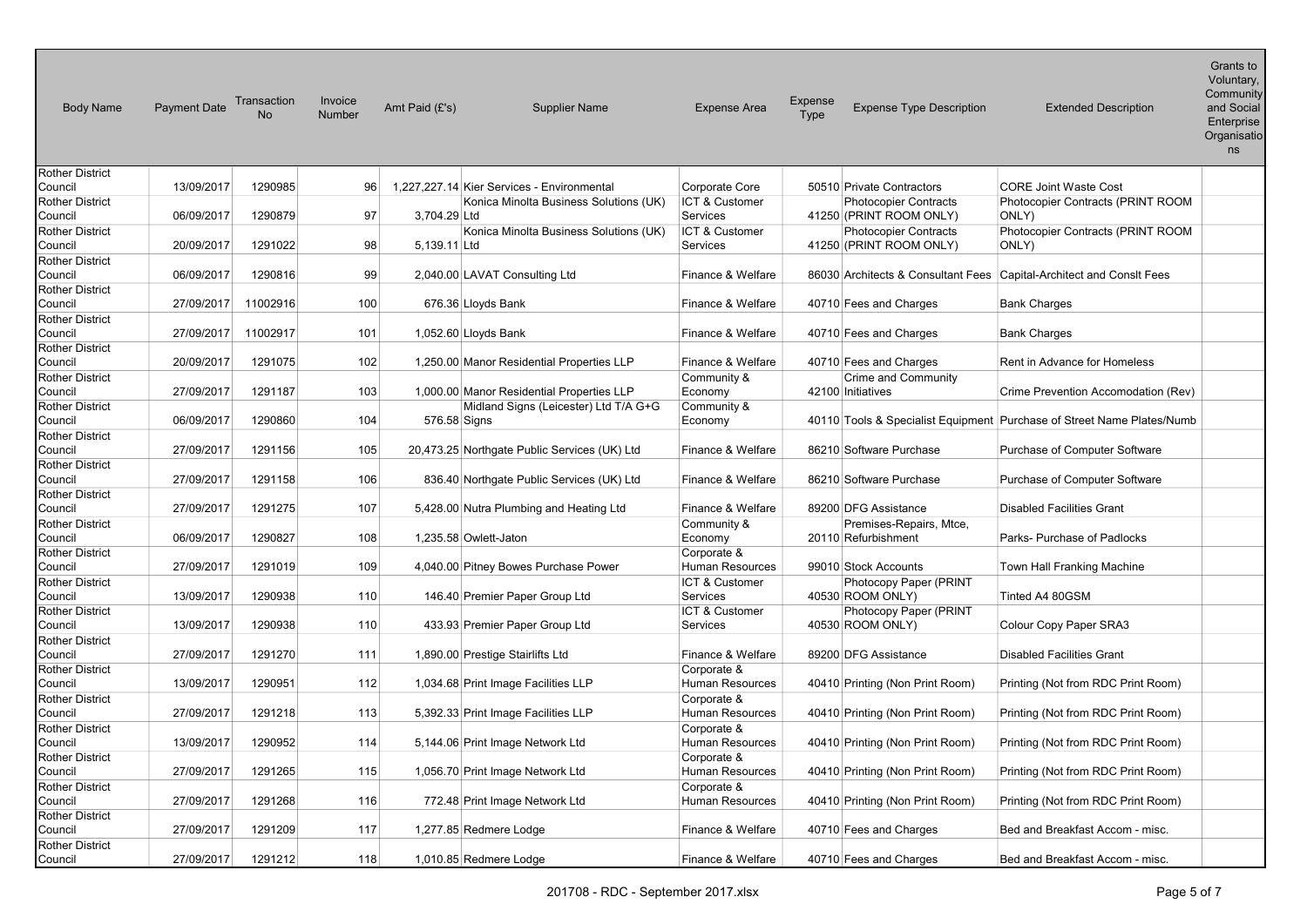| <b>Body Name</b>                  | <b>Payment Date</b> | Transaction<br>No | Invoice<br><b>Number</b> | Amt Paid (£'s)<br><b>Supplier Name</b>       | <b>Expense Area</b>    | <b>Expense</b><br><b>Expense Type Description</b><br>Type | <b>Extended Description</b>         | Grants to<br>Voluntary,<br>Community<br>and Social<br>Enterprise<br>Organisatio<br>ns |
|-----------------------------------|---------------------|-------------------|--------------------------|----------------------------------------------|------------------------|-----------------------------------------------------------|-------------------------------------|---------------------------------------------------------------------------------------|
| <b>Rother District</b><br>Council | 27/09/2017          | 1291210           | 119                      | 1,277.85 Redmere Lodge                       | Finance & Welfare      | 40710 Fees and Charges                                    | Bed and Breakfast Accom - misc.     |                                                                                       |
| <b>Rother District</b>            |                     |                   |                          |                                              | Community &            | Premises-Repairs, Mtce,                                   |                                     |                                                                                       |
| Council                           | 20/09/2017          | 1291122           | 120                      | 1,959.60 Roofing Solutions                   | Economy                | 20110 Refurbishment                                       | Parks-Roofing Repairs               |                                                                                       |
| <b>Rother District</b>            |                     |                   |                          |                                              | Community &            | SLAs - Voluntary Assoc et al                              | Rother Museum Services - Annual     |                                                                                       |
| Council                           | 06/09/2017          | 1290896           | 121                      | 600.00 Rye Museum Association                | Economy                | 50310 (Committee Approved)                                | <b>Support Grant</b>                | Yes                                                                                   |
| <b>Rother District</b>            |                     |                   |                          |                                              |                        |                                                           |                                     |                                                                                       |
| Council                           | 27/09/2017          | 1291280           | 122                      | 5,594.05 Shelfside Building and Maintenance  | Finance & Welfare      | 89200 DFG Assistance                                      | <b>Disabled Facilities Grant</b>    |                                                                                       |
| <b>Rother District</b>            |                     |                   |                          |                                              |                        |                                                           |                                     |                                                                                       |
| Council                           | 20/09/2017          | 1291032           | 123                      | 504.00 Solutions Accommodation Providers Ltd | Finance & Welfare      | 40710 Fees and Charges                                    | Bed and Breakfast Accom - misc.     |                                                                                       |
| <b>Rother District</b>            |                     |                   |                          |                                              |                        |                                                           |                                     |                                                                                       |
| Council                           | 20/09/2017          | 1291063           | 124                      | 117.60 Solutions Accommodation Providers Ltd | Finance & Welfare      | 40710 Fees and Charges                                    | Solutions Accommodation             |                                                                                       |
| <b>Rother District</b>            |                     |                   | 124                      |                                              |                        |                                                           | Solutions Accommodation - No Vat on |                                                                                       |
| Council<br><b>Rother District</b> | 20/09/2017          | 1291063           |                          | 392.00 Solutions Accommodation Providers Ltd | Finance & Welfare      | 40710 Fees and Charges                                    | 80%                                 |                                                                                       |
| Council                           | 20/09/2017          | 1291103           | 125                      | 117.60 Solutions Accommodation Providers Ltd | Finance & Welfare      | 40710 Fees and Charges                                    | Solutions Accommodation             |                                                                                       |
| <b>Rother District</b>            |                     |                   |                          |                                              |                        |                                                           | Solutions Accommodation - No Vat on |                                                                                       |
| Council                           | 20/09/2017          | 1291103           | 125                      | 392.00 Solutions Accommodation Providers Ltd | Finance & Welfare      | 40710 Fees and Charges                                    | 80%                                 |                                                                                       |
| <b>Rother District</b>            |                     |                   |                          |                                              |                        |                                                           |                                     |                                                                                       |
| Council                           | 20/09/2017          | 1291105           | 126                      | 504.00 Solutions Accommodation Providers Ltd | Finance & Welfare      | 40710 Fees and Charges                                    | Bed and Breakfast Accom - misc.     |                                                                                       |
| <b>Rother District</b>            |                     |                   |                          |                                              |                        |                                                           |                                     |                                                                                       |
| Council                           | 27/09/2017          | 1291205           | 127                      | 117.60 Solutions Accommodation Providers Ltd | Finance & Welfare      | 40710 Fees and Charges                                    | Solutions Accommodation             |                                                                                       |
| <b>Rother District</b>            |                     |                   |                          |                                              |                        |                                                           | Solutions Accommodation - No Vat on |                                                                                       |
| Council                           | 27/09/2017          | 1291205           | 127                      | 392.00 Solutions Accommodation Providers Ltd | Finance & Welfare      | 40710 Fees and Charges                                    | 80%                                 |                                                                                       |
| <b>Rother District</b>            |                     |                   | 128                      |                                              |                        |                                                           |                                     |                                                                                       |
| Council<br><b>Rother District</b> | 27/09/2017          | 1291207           |                          | 588.00 Solutions Accommodation Providers Ltd | Finance & Welfare      | 40710 Fees and Charges                                    | Bed and Breakfast Accom - misc.     |                                                                                       |
| Council                           | 27/09/2017          | 1291277           | 129                      | 2,005.00 Southern Mobility Centres Ltd       | Finance & Welfare      | 89200 DFG Assistance                                      | <b>Disabled Facilities Grant</b>    |                                                                                       |
| <b>Rother District</b>            |                     |                   |                          |                                              |                        |                                                           |                                     |                                                                                       |
| Council                           | 20/09/2017          | 1291048           | 130                      | 1,150.00 Specialist Care UK Group Ltd        | Finance & Welfare      | 40710 Fees and Charges                                    | Bed and Breakfast Accom - misc.     |                                                                                       |
| <b>Rother District</b>            |                     |                   |                          |                                              |                        |                                                           |                                     |                                                                                       |
| Council                           | 20/09/2017          | 1291039           | 131                      | 1,300.00 Specialist Care UK Group Ltd        | Finance & Welfare      | 40710 Fees and Charges                                    | Bed and Breakfast Accom - misc.     |                                                                                       |
| <b>Rother District</b>            |                     |                   |                          |                                              |                        |                                                           |                                     |                                                                                       |
| Council                           | 20/09/2017          | 1291118           | 132                      | 887.50 Specialist Care UK Group Ltd          | Finance & Welfare      | 40710 Fees and Charges                                    | Bed and Breakfast Accom - misc.     |                                                                                       |
| <b>Rother District</b>            |                     |                   |                          |                                              |                        |                                                           |                                     |                                                                                       |
| Council                           | 27/09/2017          | 1291198           | 133                      | 1,187.50 Specialist Care UK Group Ltd        | Finance & Welfare      | 40710 Fees and Charges                                    | Bed and Breakfast Accom - misc.     |                                                                                       |
| <b>Rother District</b>            |                     |                   |                          |                                              | Community &            | Premises-Cleaning                                         |                                     |                                                                                       |
| Council                           | 13/09/2017          | 1290996           | 134                      | 18,988.20 Specialist Hygiene Services Ltd    | Economy                | 20810 Contractor                                          | Public Conveniences Cleaning Servic |                                                                                       |
| <b>Rother District</b><br>Council | 13/09/2017          | 1290979           | 135                      | 1.463.40 Stannah Lift Services Ltd           | Community &<br>Economy | Premises-Repairs, Mtce,<br>20110 Refurbishment            | Specified Repairs and Works listed  |                                                                                       |
| <b>Rother District</b>            |                     |                   |                          |                                              | Corporate &            |                                                           |                                     |                                                                                       |
| Council                           | 06/09/2017          | 1290882           | 136                      | 550.00 Staywell Occupational Health Ltd      | Human Resources        | 50530 Other Third Party Payments                          | Occupational Health                 |                                                                                       |
| <b>Rother District</b>            |                     |                   |                          |                                              | Community &            | Premises-Repairs, Mtce,                                   |                                     |                                                                                       |
| Council                           | 20/09/2017          | 1291144           | 137                      | 2,750.00 Sussex Waste Management Ltd         | Economy                | 20110 Refurbishment                                       | Parks-Landscaping Works             |                                                                                       |
| Rother District                   |                     |                   |                          | TalkTalk Communications Ltd T/A              | ICT & Customer         |                                                           |                                     |                                                                                       |
| Council                           | 20/09/2017          | 1291135           | 138                      | 504.00 TalkTalk Business                     | Services               | 40910 Telephones                                          | <b>Broadband Connection</b>         |                                                                                       |
| <b>Rother District</b>            |                     |                   |                          | The Association of Electoral                 | Corporate &            |                                                           |                                     |                                                                                       |
| Council                           | 06/09/2017          | 1290867           | 139                      | 1.902.00 Administrators Ltd                  | <b>Human Resources</b> | 10910 Training                                            | Training                            |                                                                                       |